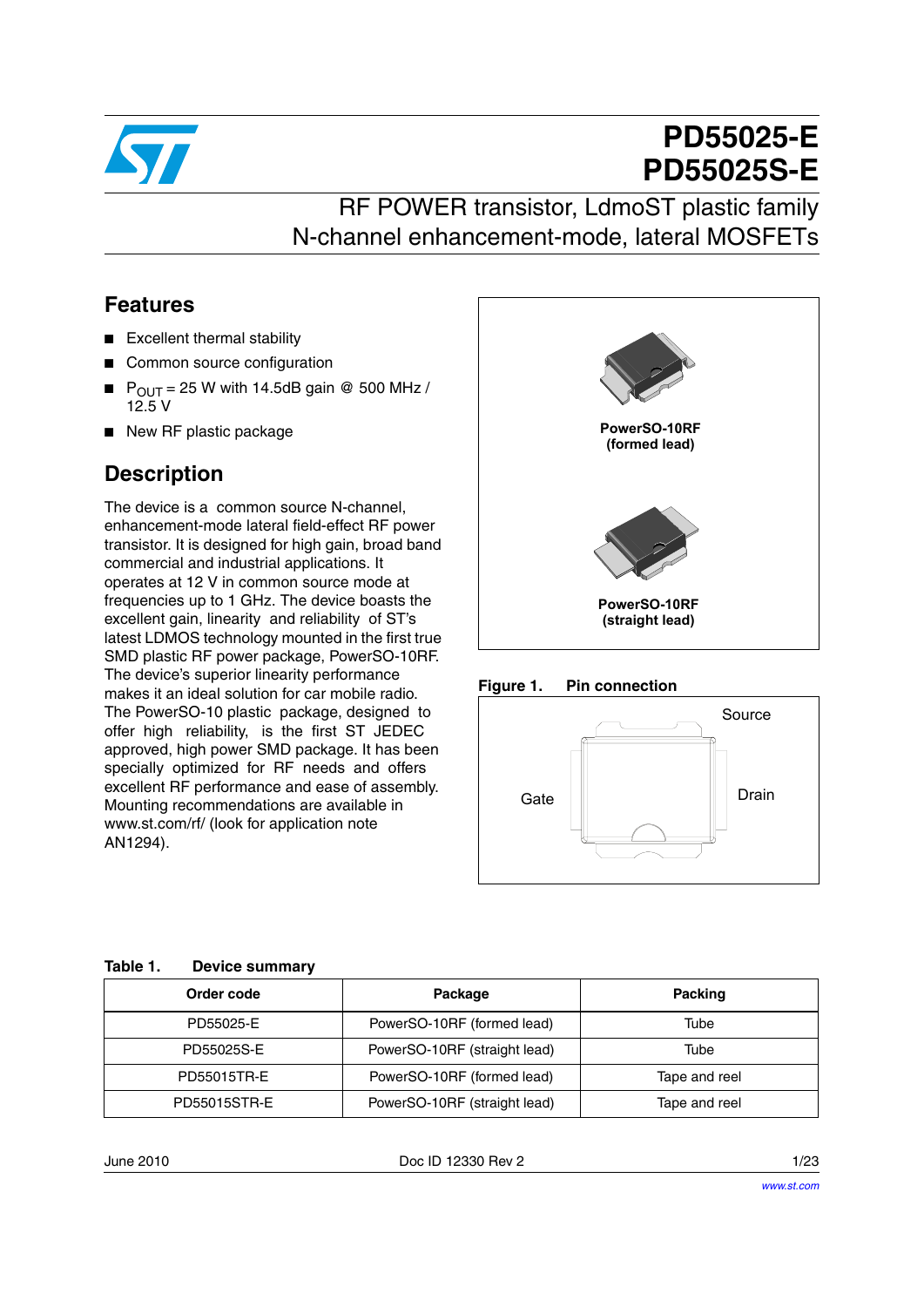### **Contents**

|                  | 1.1 |  |
|------------------|-----|--|
|                  | 1.2 |  |
| $\overline{2}$   |     |  |
|                  | 2.1 |  |
|                  | 2.2 |  |
|                  | 2.3 |  |
| 3                |     |  |
| $\boldsymbol{4}$ |     |  |
| 5                |     |  |
| 6                |     |  |
| $\overline{7}$   |     |  |
| 8                |     |  |
| 9                |     |  |

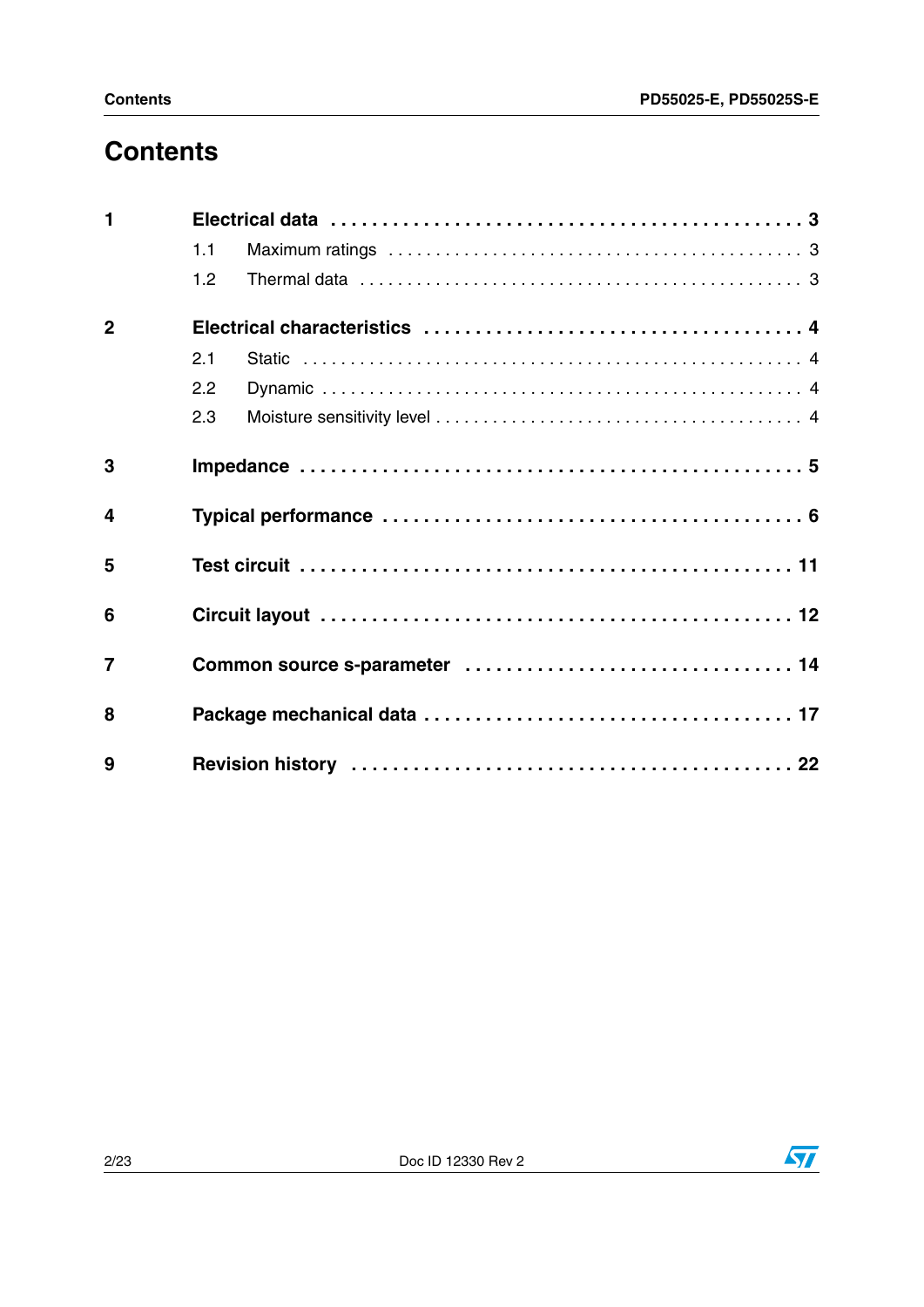## <span id="page-2-0"></span>**1 Electrical data**

### <span id="page-2-1"></span>**1.1 Maximum ratings**

| Symbol                      | <b>Parameter</b>                                       | Value           | Unit |
|-----------------------------|--------------------------------------------------------|-----------------|------|
| $V_{\rm (BR)DSS}$           | Drain-source voltage                                   | 40              |      |
| $V_{GS}$                    | Gate-source voltage                                    | ± 20            | ν    |
| םי                          | Drain current                                          |                 | A    |
| P <sub>DISS</sub>           | Power dissipation ( $\circledR$ T <sub>C</sub> = 70°C) | 79              | W    |
| $\mathsf{T}_\mathsf{J}$     | Max. operating junction temperature                    | 165             | °C   |
| $\mathsf{T}_{\textsf{STG}}$ | Storage temperature                                    | $-65$ to $+150$ | °C   |

### **Table 2.** Absolute maximum ratings  $(T_{\text{CASE}} = 25^{\circ} \text{C})$

### <span id="page-2-2"></span>**1.2 Thermal data**

#### **Table 3. Thermal data**

| <b>Symbol</b> | <b>Parameter</b>                   | Value       | Unit |
|---------------|------------------------------------|-------------|------|
| $R_{thJC}$    | Junction - case thermal resistance | $\sim$<br>. | °C/W |

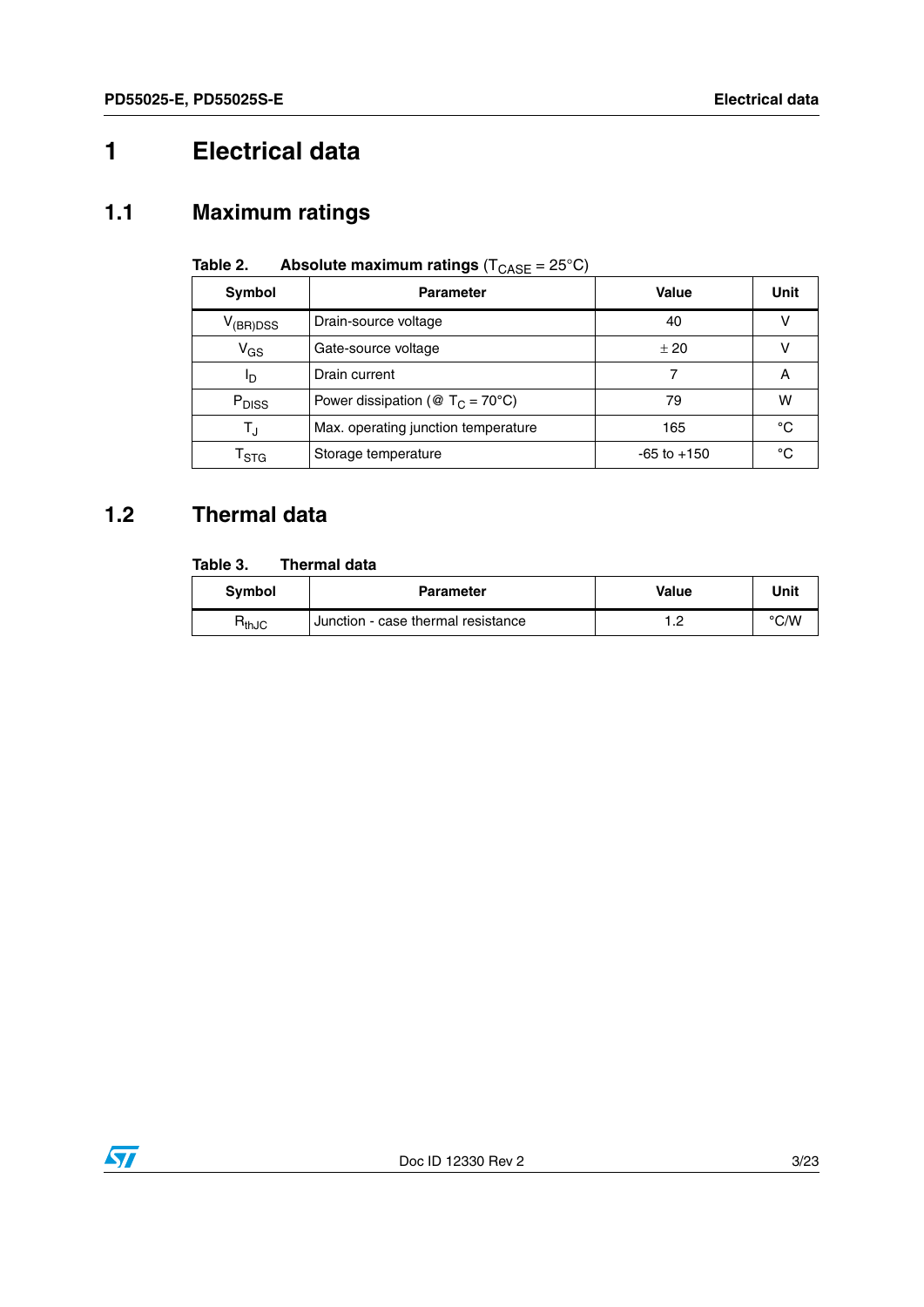### <span id="page-3-0"></span>**2 Electrical characteristics**

 $T_{\text{CASE}} = +25 \text{ °C}$ 

### <span id="page-3-1"></span>**2.1 Static**

| Table 4.                | <b>Static</b>   |                        |             |      |      |      |      |
|-------------------------|-----------------|------------------------|-------------|------|------|------|------|
| <b>Symbol</b>           |                 | <b>Test conditions</b> |             | Min. | Typ. | Max. | Unit |
| <b>I</b> <sub>DSS</sub> | $V_{GS} = 0$    | $V_{DS} = 28 V$        |             |      |      | 1    | μA   |
| $I_{GSS}$               | $V_{GS} = 20 V$ | $V_{DS} = 0$           |             |      |      | 1    | μA   |
| $V_{GS(Q)}$             | $V_{DS} = 28 V$ | $I_n = 100$ mA         |             | 2.0  |      | 5.0  | v    |
| $V_{DS(ON)}$            | $V_{GS}$ = 10 V | $I_D = 3 A$            |             |      | 0.7  | 0.8  | v    |
| $G_{FS}$                | $V_{DS}$ = 10 V | $I_D = 3 A$            |             | 2.5  |      |      | mho  |
| $C_{ SS}$               | $V_{GS} = 0$    | $V_{DS}$ = 12.5 V      | $f = 1$ MHz |      | 86   |      | pF   |
| C <sub>OSS</sub>        | $V_{GS} = 0$    | $V_{DS}$ = 12.5 V      | $f = 1$ MHz |      | 76   |      | pF   |
| $C_{RSS}$               | $V_{GS} = 0$    | $V_{DS} = 12.5 V$      | $f = 1$ MHz |      | 5.8  |      | pF   |

### <span id="page-3-2"></span>**2.2 Dynamic**

#### **Table 5. Dynamic**

| <b>Symbol</b>    | <b>Test conditions</b>                                                                                | Min. | Typ. | Max. | Unit        |
|------------------|-------------------------------------------------------------------------------------------------------|------|------|------|-------------|
| $P_{OUT}$        | $f = 500$ MHz<br>$V_{DD}$ = 12.5 V, $I_{DD}$ = 200 mA                                                 | 25   |      |      | w           |
| $G_{\mathsf{P}}$ | $V_{DD}$ = 12.5 V, $I_{DO}$ = 200 mA, $P_{OUT}$ = 25 W, f = 500 MHz                                   |      | 14.5 |      | dB          |
| $h_D$            | $V_{DD}$ = 12.5 V, I <sub>DQ</sub> = 200 mA, P <sub>OUT</sub> = 25 W, f = 500 MHz                     |      | 50   |      | $\%$        |
| Load<br>mismatch | $V_{DD}$ = 15.5 V, I <sub>DO</sub> = 200 mA, P <sub>OUT</sub> = 25 W, f = 500 MHz<br>All phase angles | 20:1 |      |      | <b>VSWR</b> |

### <span id="page-3-3"></span>**2.3 Moisture sensitivity level**

#### <span id="page-3-4"></span>Table 6. **Moisture sensitivity level**

| <b>Test methodology</b> | Rating |
|-------------------------|--------|
| J-STD-020B              | MSL3   |

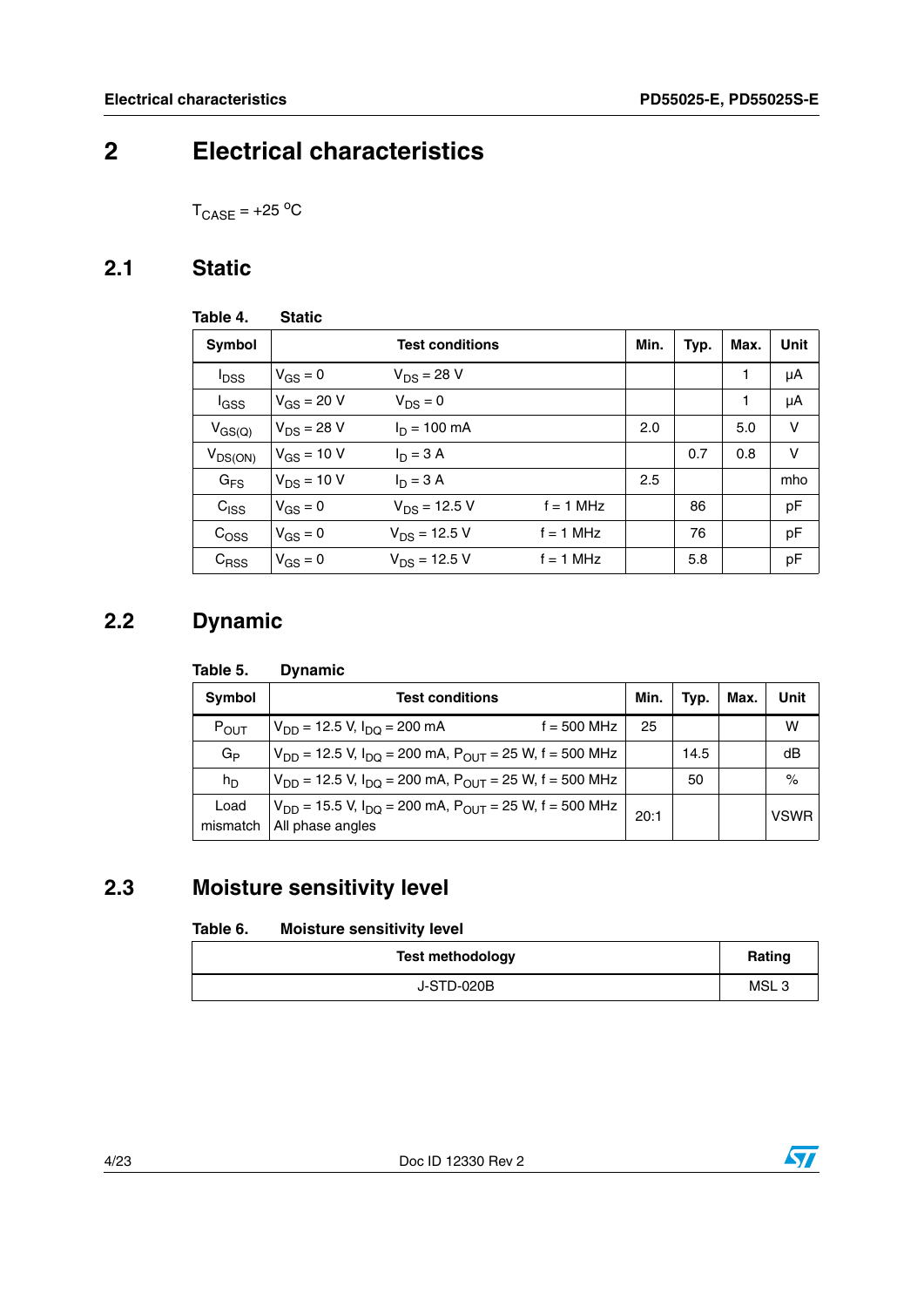### <span id="page-4-0"></span>**3 Impedance**





#### **Table 7. Impedance data**

| Freq. (MHz) | $Z_{IN}(\Omega)$ | $Z_{DL}(\Omega)$ |
|-------------|------------------|------------------|
| 175         | $3.20 - j$ 4.41  | $1.56 + j 2.14$  |
| 480         | $1.01 - j 1.67$  | $1.06 + j 0.22$  |
| 500         | $0.93 - j 1.53$  | $1.12 + j0.20$   |
| 520         | $0.88 - j 1.98$  | $1.07 + j 0.83$  |

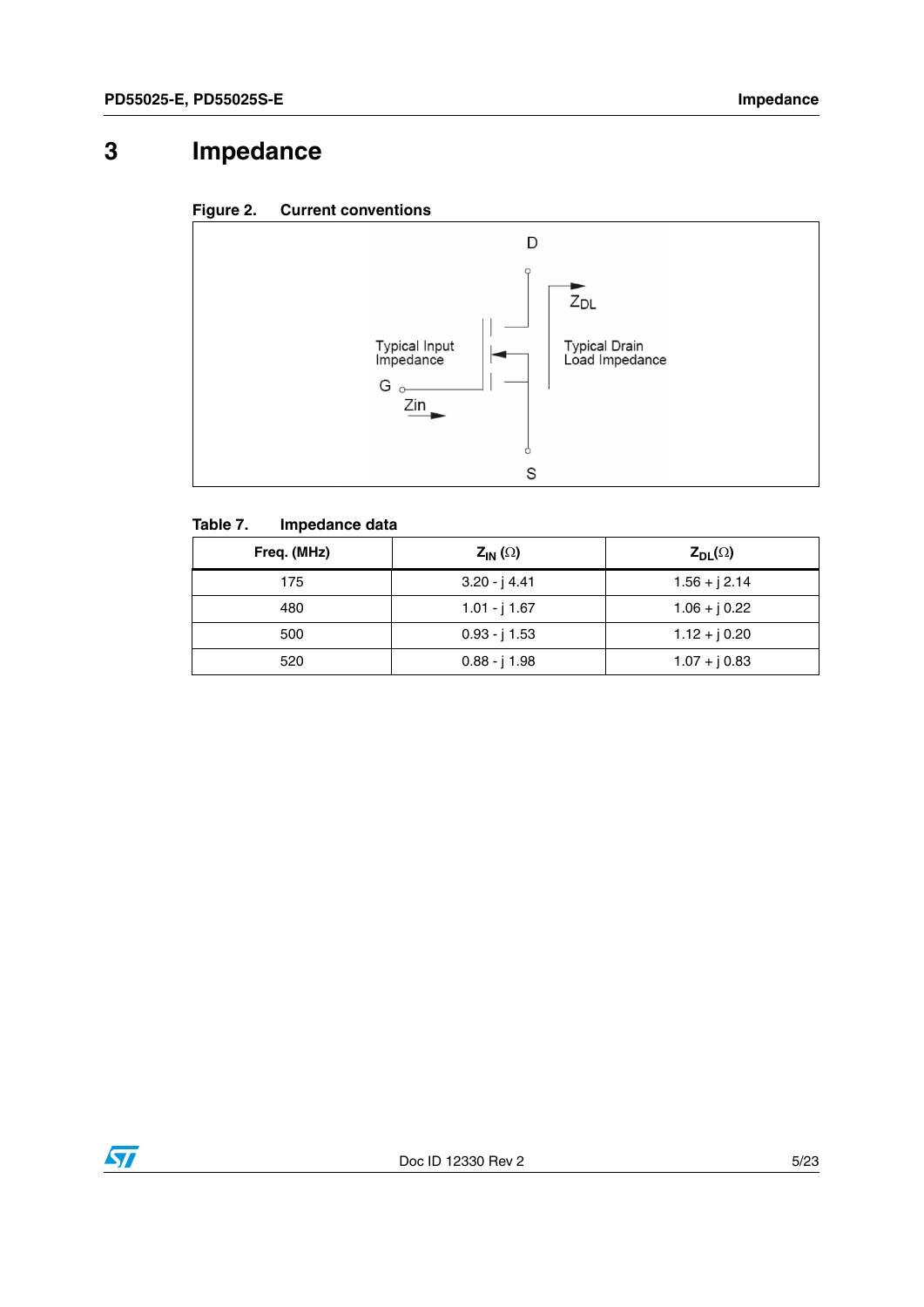### <span id="page-5-0"></span>**4 Typical performance**



#### **Figure 3. Capacitance vs supply voltage Figure 4. Drain current vs gate source**

**voltage**

**Figure 5. Gate-source voltage vs case temperature**





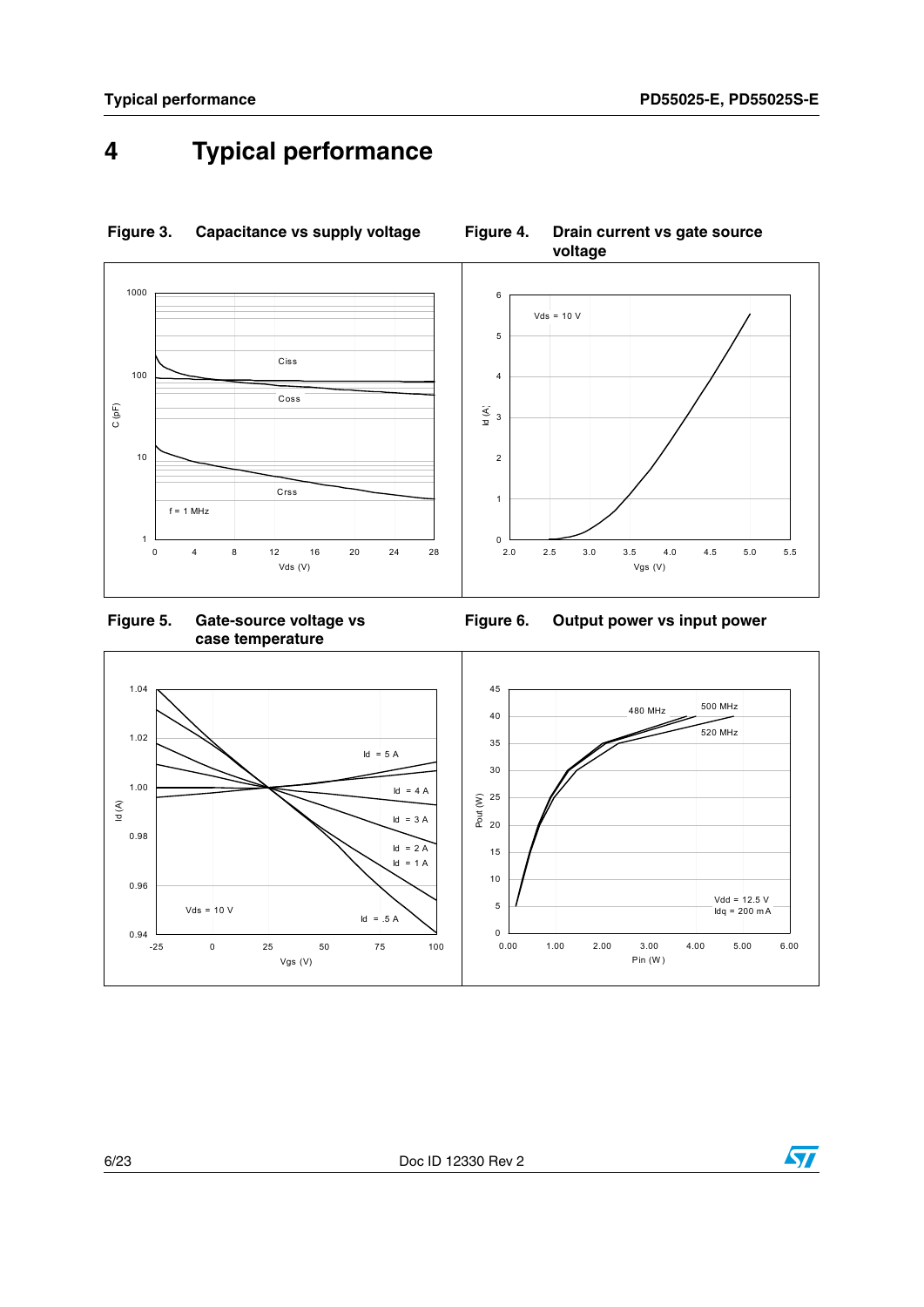



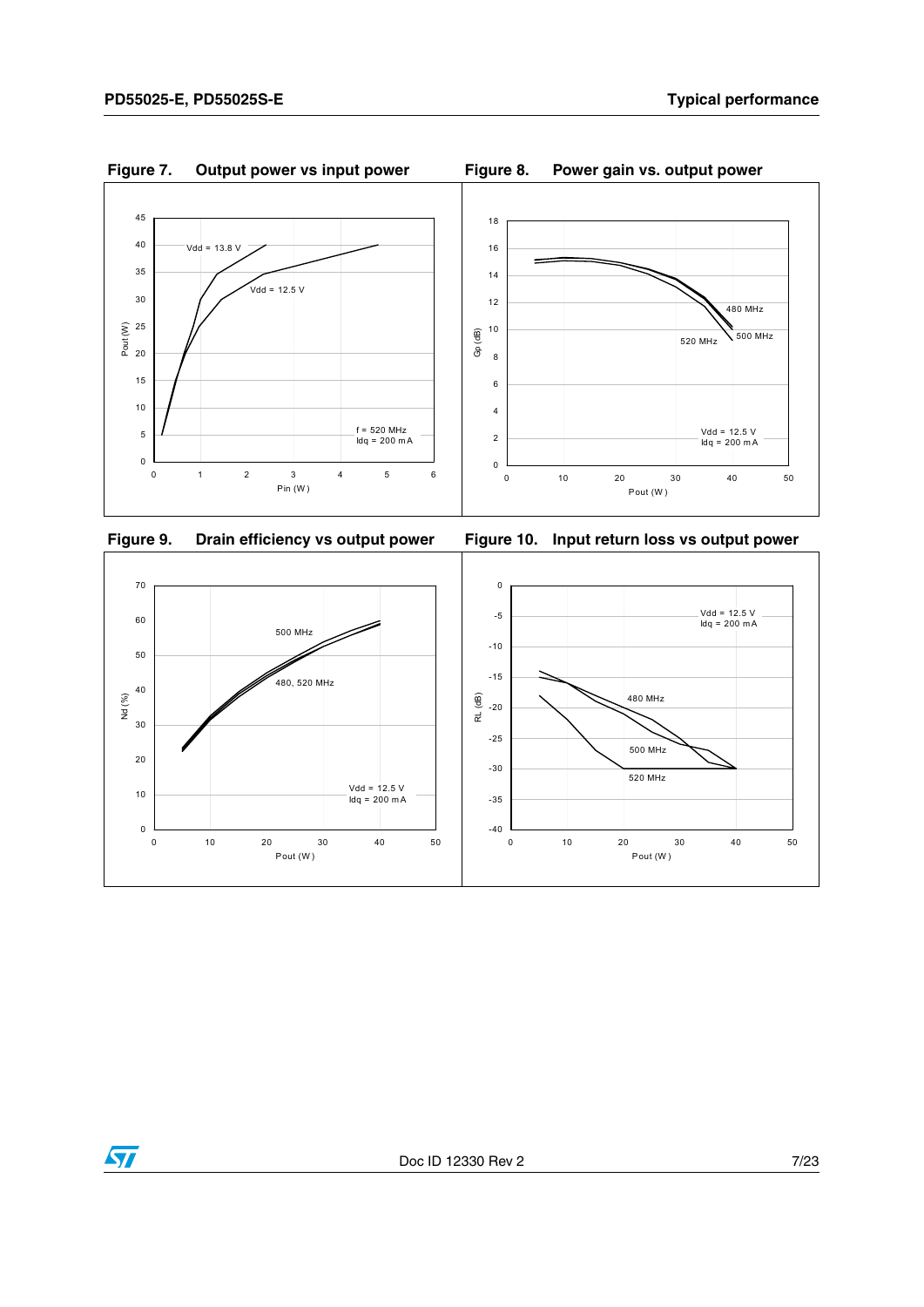









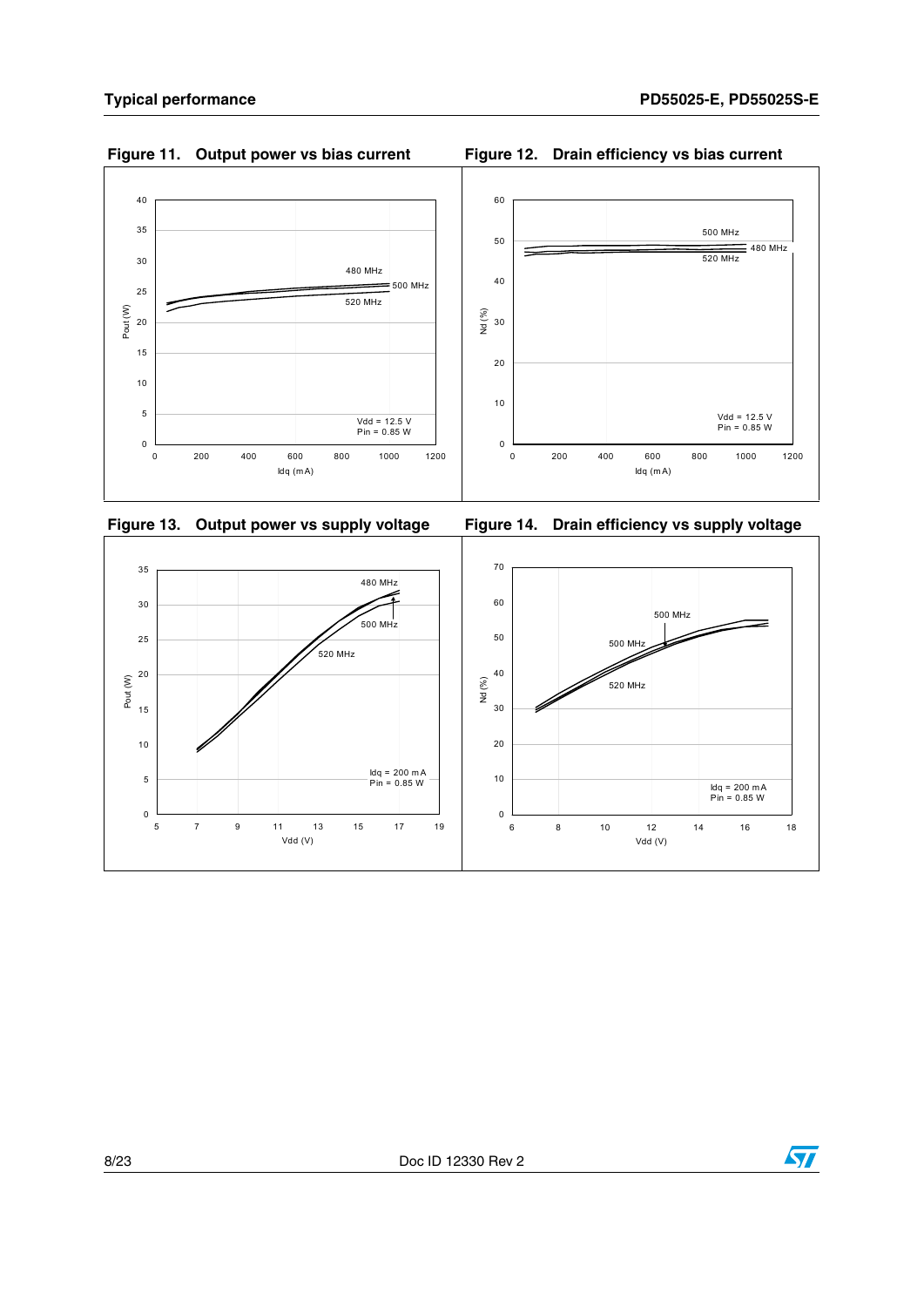

### **Figure 15. Output power vs gate bias voltage Figure 16. Output power vs**





**Figure 18. Drain efficiency vs output power (f = 175 MHz)**

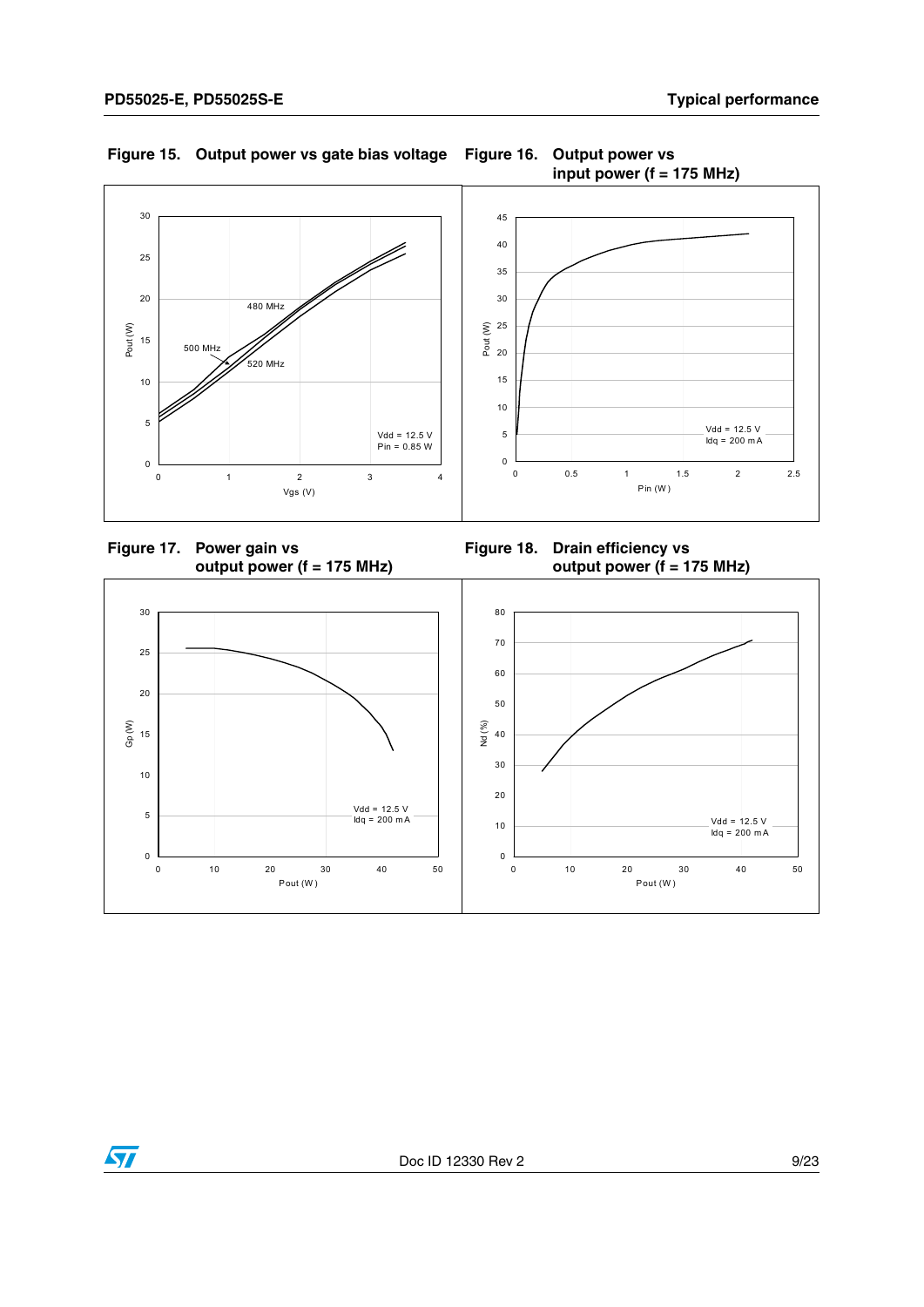

#### **Figure 19. Input return loss vs output power (f = 175 MHz)**

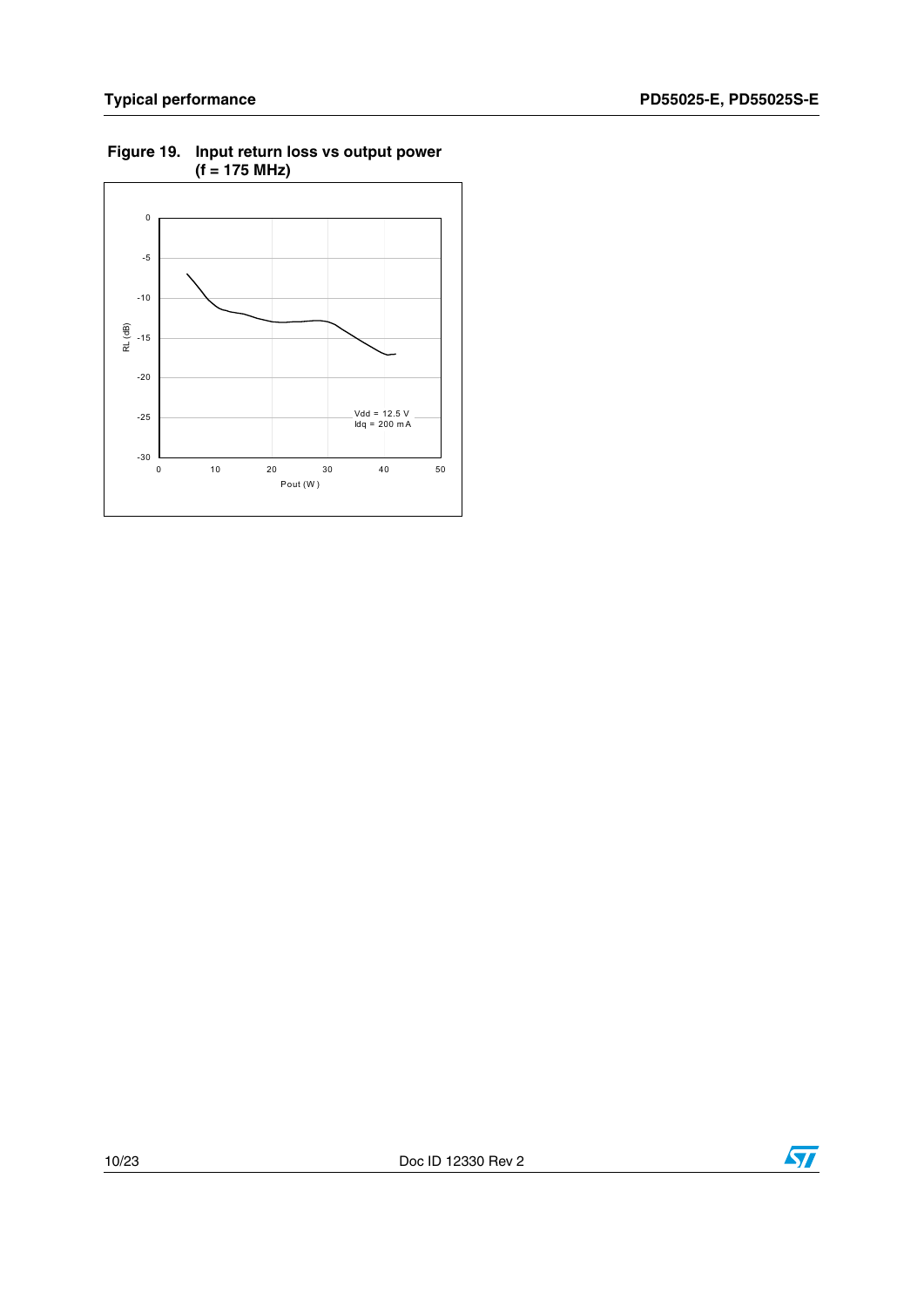### <span id="page-10-0"></span>**5 Test circuit**



### **Figure 20. 500 MHz test circuit schematic (engineering)**

| Table 8. | Test circuit component part list |
|----------|----------------------------------|
|----------|----------------------------------|

| Component            | <b>Description</b>                                                           |
|----------------------|------------------------------------------------------------------------------|
| B1, B2               | Ferrite bead                                                                 |
| C1, C13              | 300 pF, 100 mil chip capacitor                                               |
| C2,C3,C4,C12,C13,C14 | 1 to 20 pF trimmer capacitor                                                 |
| C <sub>6</sub>       | 39 pF ATC 100B surface mount ceramic chip capacitor                          |
| C7, C19              | 120 pF 100 mil chip capacitor                                                |
| C10, C16             | 10 µF, 50 V electrolytic capacitor                                           |
| C9, C17              | 0.1 mF, 100 mil chip cap                                                     |
| C8, C18              | 1.000 pF 100 mil chip cap                                                    |
| C5, C11              | 33 pF, 100 mil chip cap                                                      |
| L1                   | 56 nH, 7 TURN, Coilcraft                                                     |
| N1, N2               | Type N flange mount                                                          |
| R1                   | 15 $\Omega$ , 1 W chip resistor                                              |
| R <sub>2</sub>       | 1 k $\Omega$ , 1 W chip resistor                                             |
| R <sub>3</sub>       | 33 k $\Omega$ , 1 W chip resistor                                            |
| Z1                   | 0.471" X 0.080" microstrip                                                   |
| Z <sub>2</sub>       | 1.082" X 0.080" microstrip                                                   |
| Z <sub>3</sub>       | 0.372" X 0.080" microstrip                                                   |
| Z4, Z5               | 0.260" X 0.223" microstrip                                                   |
| Z <sub>6</sub>       | 0.050" X 0.080" microstrip                                                   |
| Z7                   | 0.551" X 0.080" microstrip                                                   |
| Z <sub>8</sub>       | 0.825" X 0.080" microstrip                                                   |
| Z <sub>9</sub>       | 0.489" X 0.080" microstrip                                                   |
| Board                | Roger, ultra lam 2000 THK 0.030", $\varepsilon$ r = 2.55 2oz. ED cu 2 Sides. |

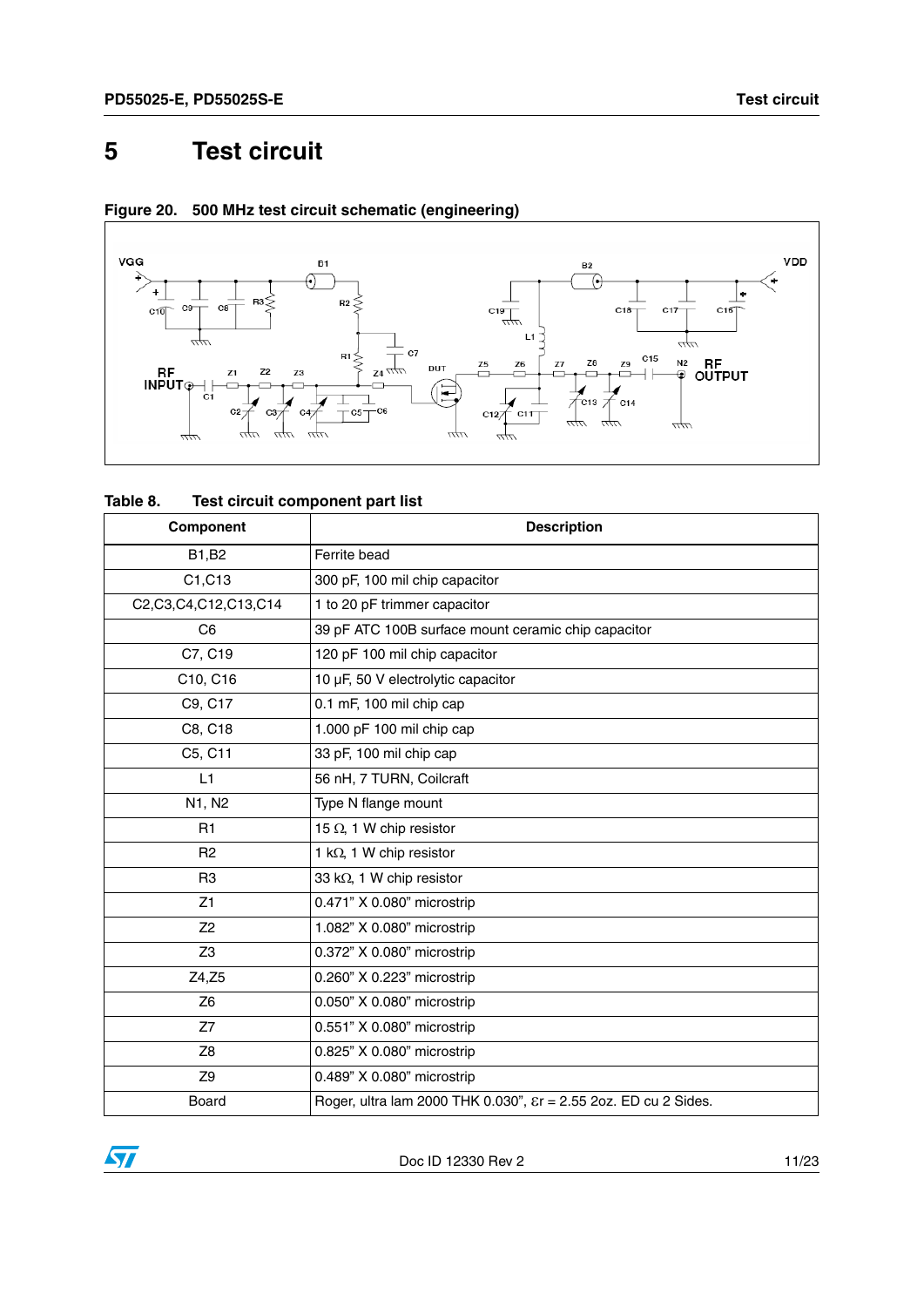## <span id="page-11-0"></span>**6 Circuit layout**









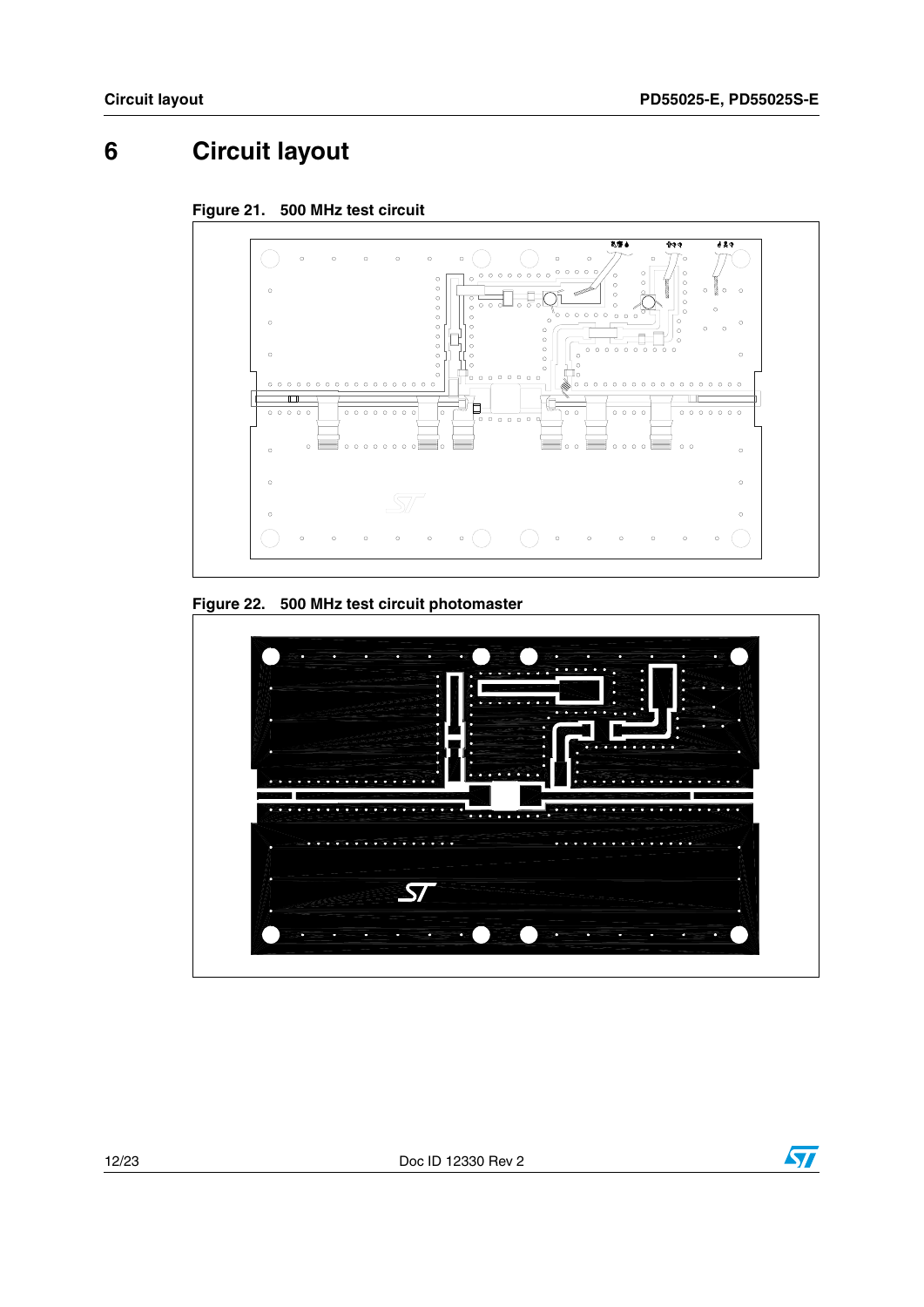

**Figure 23. 175 MHz test circuit schematic (engineering)**

| Table 9. | 175 MHz test circuit component part list |
|----------|------------------------------------------|
|----------|------------------------------------------|

| Component                       | <b>Description</b>                                                         |
|---------------------------------|----------------------------------------------------------------------------|
| C1, C6                          | 300 pF chip capacitor                                                      |
| C <sub>2</sub> , C <sub>3</sub> | 91 pF chip capacitor                                                       |
| C4, C14                         | 75 pF chip capacitor                                                       |
| C <sub>5</sub>                  | 1-20 pF trimmer capacitor                                                  |
| C7                              | .01 µF molded capacitor                                                    |
| C8, C13                         | 10 µF electrolytic capacitor                                               |
| C9, C12                         | .1 µF chip capacitor                                                       |
| C10, C11                        | 1000 pF chip capacitor                                                     |
| C15, C16                        | 1200 pF chip capacitor                                                     |
| FB1, FB2                        | Ferrite bead                                                               |
| R <sub>1</sub>                  | 33 k $\Omega$ chip resistor                                                |
| R <sub>2</sub>                  | 17 $\Omega$ chip resistor                                                  |
| R <sub>3</sub>                  | 15 $\Omega$ chip resistor                                                  |
| R <sub>4</sub>                  | 47 $\Omega$ chip resistor                                                  |
| R <sub>5</sub>                  | 220 $\Omega$ chip resistor                                                 |
| L1                              | 5 turn, 16 AWG magnet wire, $ID = .40$ ", inductor                         |
| Board                           | Roger, ultra lam 2000, THK 0.030", $\epsilon$ r = 2.55 2oz. ED cu 2 SIDES. |

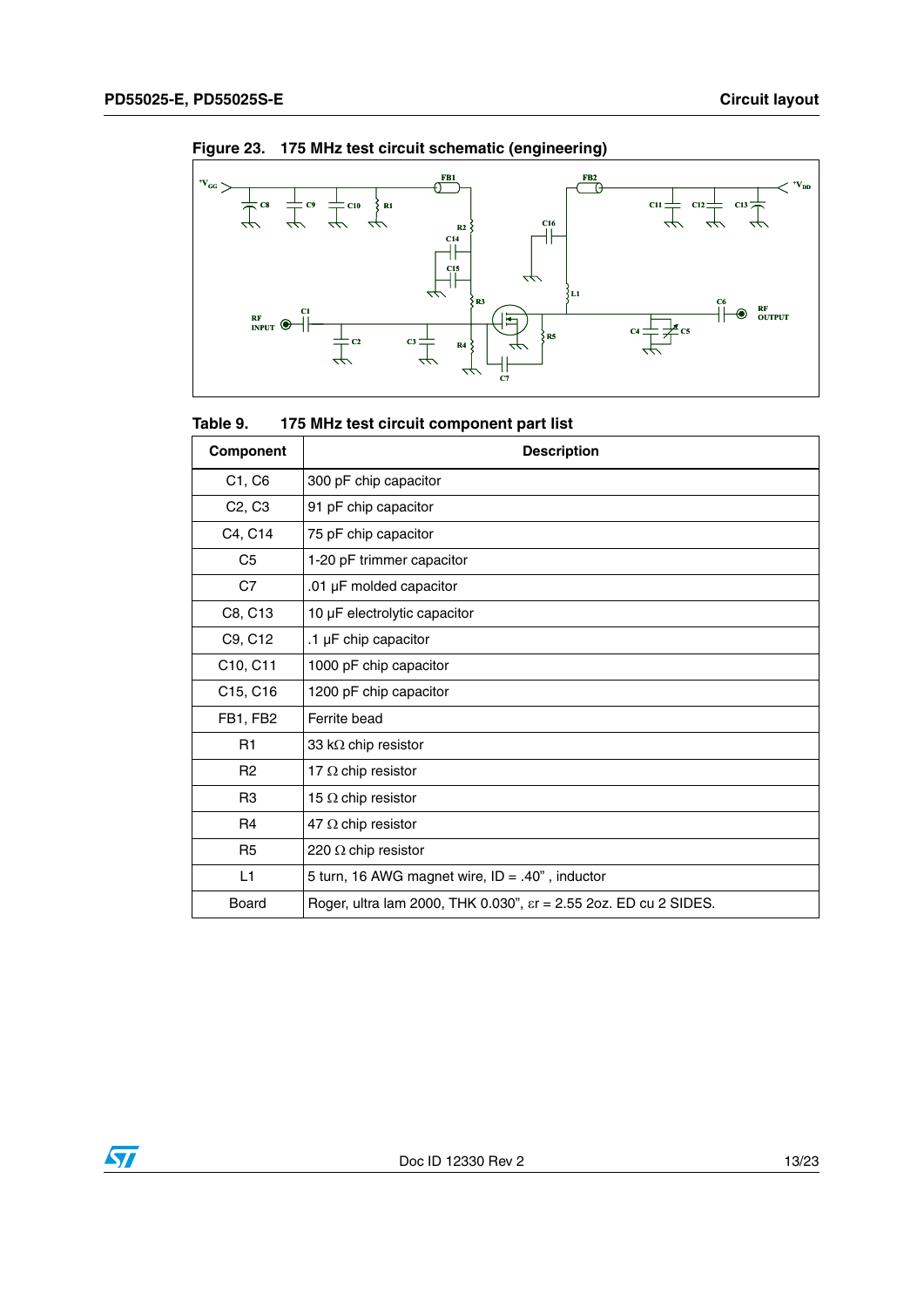### <span id="page-13-0"></span>**7 Common source s-parameter**

| <b>Freq</b><br>(MHz) | $IS_{11}I$ | S11 < $\Phi$ | $IS_{21}I$ | $S_{21} < \Phi$ | $IS_{12}$ | $S_{12} < \Phi$ | $IS_{22}$ | $S_{22}$ < $\Phi$ |
|----------------------|------------|--------------|------------|-----------------|-----------|-----------------|-----------|-------------------|
| 50                   | 0.837      | $-162$       | 13.33      | 89              | 0.018     | $-1$            | 0.780     | $-168$            |
| 100                  | 0.846      | $-169$       | 6.51       | 76              | 0.017     | $-12$           | 0.803     | $-172$            |
| 150                  | 0.862      | $-171$       | 4.15       | 66              | 0.016     | $-19$           | 0.831     | $-172$            |
| 200                  | 0.878      | $-173$       | 2.93       | 58              | 0.015     | $-26$           | 0.859     | $-172$            |
| 250                  | 0.895      | $-174$       | 2.20       | 51              | 0.013     | $-31$           | 0.874     | $-172$            |
| 300                  | 0.910      | $-174$       | 1.71       | 45              | 0.012     | $-36$           | 0.886     | $-173$            |
| 350                  | 0.921      | $-175$       | 1.36       | 40              | 0.010     | $-40$           | 0.892     | $-173$            |
| 400                  | 0.932      | $-176$       | 1.11       | 35              | 0.009     | $-42$           | 0.897     | $-175$            |
| 450                  | 0.941      | $-177$       | 0.92       | 31              | 0.008     | $-43$           | 0.915     | $-176$            |
| 500                  | 0.946      | $-178$       | 0.78       | 27              | 0.007     | -44             | 0.932     | $-177$            |
| 550                  | 0.953      | $-178$       | 0.66       | 24              | 0.006     | -43             | 0.946     | $-178$            |
| 600                  | 0.957      | $-179$       | 0.57       | 21              | 0.005     | $-42$           | 0.964     | $-179$            |
| 650                  | 0.960      | $-180$       | 0.50       | 18              | 0.004     | $-39$           | 0.975     | $-178$            |
| 700                  | 0.964      | 180          | 0.44       | 16              | 0.004     | $-34$           | 0.976     | $-179$            |
| 750                  | 0.966      | 179          | 0.39       | 14              | 0.003     | $-29$           | 0.981     | $-179$            |
| 800                  | 0.968      | 178          | 0.95       | 12              | 0.002     | $-15$           | 0.979     | $-179$            |
| 850                  | 0.970      | 178          | 0.31       | 10              | 0.002     | $-2$            | 0.964     | $-179$            |
| 900                  | 0.971      | 177          | 0.28       | 8               | 0.002     | 16              | 0.960     | 180               |
| 950                  | 0.972      | 177          | 0.26       | 6               | 0.002     | 34              | 0.953     | 179               |
| 1000                 | 0.972      | 176          | 0.23       | 5               | 0.003     | 45              | 0.940     | 178               |

#### Table 10. S-parameter for PD55025S-E (V<sub>DS</sub> = 12.5 V  $I_D$  = 500 mA)

**Table 11.** S-parameter PD55025S-E (V<sub>DS</sub> = 12.5 V I<sub>D</sub> = 1.5 A)

| Freq<br>(MHz) | $IS_{11}$ | S11 < $\Phi$ | $IS_{21}$ | $S_{21} < \Phi$ | $IS_{12}$ | $S_{12} < \Phi$ | $IS_{22}$ | $S_{22} < \Phi$ |
|---------------|-----------|--------------|-----------|-----------------|-----------|-----------------|-----------|-----------------|
| 50            | 0.876     | $-164$       | 13.87     | 90              | 0.013     |                 | 0.823     | $-172$          |
| 100           | 0.880     | $-172$       | 6.87      | 79              | 0.012     | $-7$            | 0.838     | $-175$          |
| 150           | 0.887     | $-174$       | 4.46      | 71              | 0.012     | $-13$           | 0.855     | $-176$          |
| 200           | 0.895     | $-175$       | 3.22      | 64              | 0.011     | $-18$           | 0.873     | $-175$          |
| 250           | 0.905     | -176         | 2.47      | 58              | 0.010     | $-22$           | 0.879     | $-175$          |
| 300           | 0.915     | $-176$       | 1.96      | 52              | 0.009     | $-25$           | 0.885     | $-175$          |
| 350           | 0.922     | $-177$       | 1.60      | 47              | 0.009     | $-28$           | 0.886     | $-175$          |

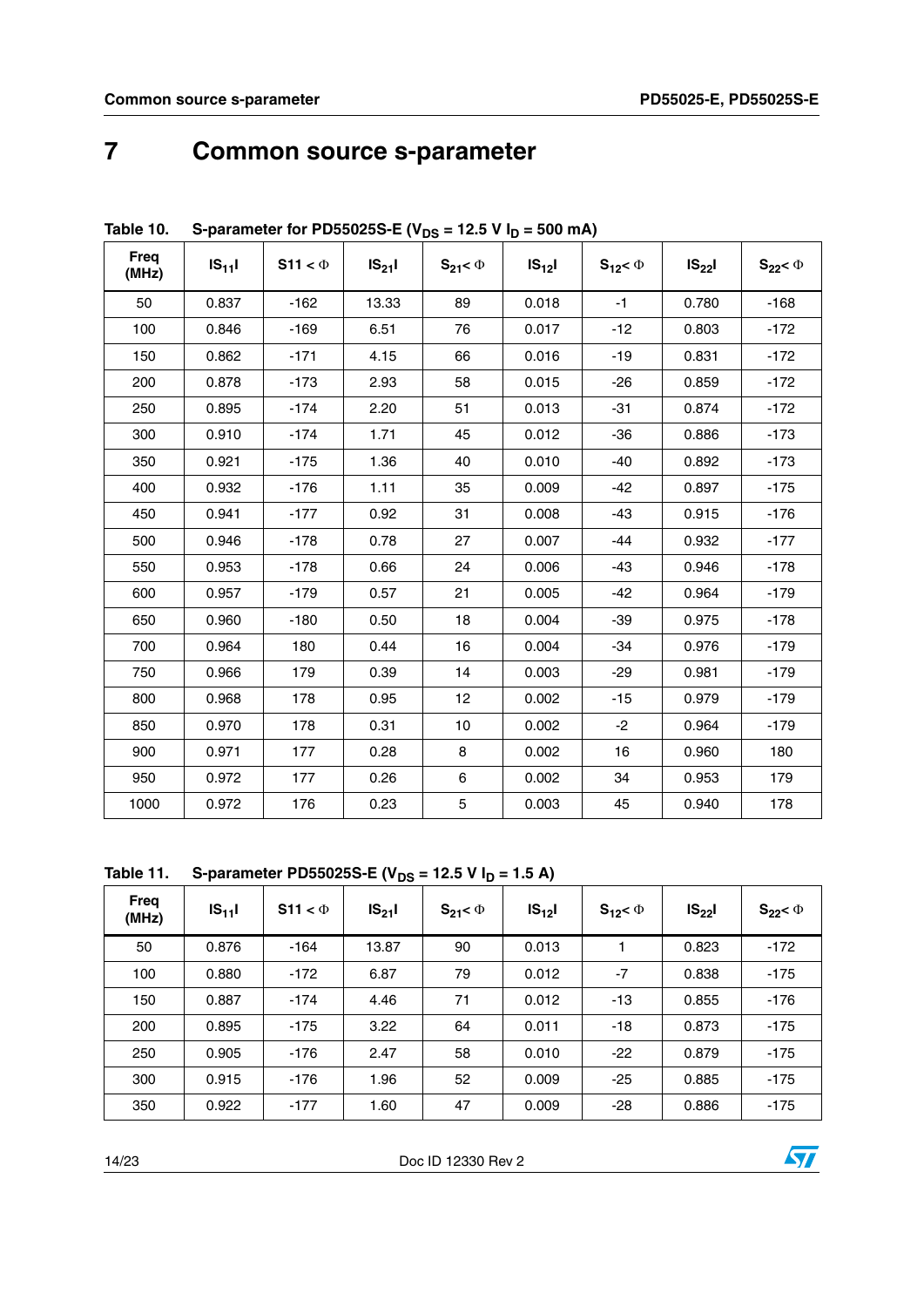|                      |           |              | .         |                 |           |                 |           |                   |
|----------------------|-----------|--------------|-----------|-----------------|-----------|-----------------|-----------|-------------------|
| <b>Freq</b><br>(MHz) | $IS_{11}$ | S11 < $\Phi$ | $IS_{21}$ | $S_{21} < \Phi$ | $IS_{12}$ | $S_{12} < \Phi$ | $IS_{22}$ | $S_{22}$ < $\Phi$ |
| 400                  | 0.931     | $-178$       | 1.32      | 42              | 0.008     | -30             | 0.889     | $-177$            |
| 450                  | 0.938     | $-178$       | 1.11      | 38              | 0.007     | $-31$           | 0.906     | $-178$            |
| 500                  | 0.942     | $-179$       | 0.95      | 34              | 0.006     | $-31$           | 0.923     | $-179$            |
| 550                  | 0.948     | $-179$       | 0.82      | 31              | 0.005     | -30             | 0.937     | $-179$            |
| 600                  | 0.952     | $-180$       | 0.71      | 28              | 0.005     | $-27$           | 0.956     | $-179$            |
| 650                  | 0.954     | 180          | 0.63      | 25              | 0.004     | $-22$           | 0.967     | $-179$            |
| 700                  | 0.959     | 179          | 0.55      | 22              | 0.003     | -16             | 0.969     | -179              |
| 750                  | 0.961     | 178          | 0.49      | 20              | 0.003     | -6              | 0.973     | $-179$            |
| 800                  | 0.963     | 178          | 0.45      | 17              | 0.003     | 3               | 0.970     | $-179$            |
| 850                  | 0.966     | 177          | 0.40      | 15              | 0.003     | 17              | 0.956     | $-180$            |
| 900                  | 0.967     | 177          | 0.36      | 13              | 0.003     | 27              | 0.952     | 179               |
| 950                  | 0.968     | 176          | 0.33      | 11              | 0.003     | 38              | 0.945     | 179               |
| 1000                 | 0.968     | 176          | 0.30      | 9               | 0.003     | 45              | 0.933     | 177               |

Table 11. S-parameter PD55025S-E ( $V_{DS}$  = 12.5 V I<sub>D</sub> = 1.5 A) (continued)

Table 12. S-parameter for PD55025S-E ( $V_{DS}$  = 12.5 V  $I_D$  = 3 A)

| Freq<br>(MHz) | $IS_{11}$ | S11 < $\Phi$ | $IS_{21}$ | $S_{21} < \Phi$ | $IS_{12}$ | $S_{12} < \Phi$ | $IS_{22}$ | $S_{22}$ < $\Phi$ |
|---------------|-----------|--------------|-----------|-----------------|-----------|-----------------|-----------|-------------------|
| 50            | 0.890     | $-165$       | 13.19     | 91              | 0.012     | $\overline{2}$  | 0.837     | $-174$            |
| 100           | 0.892     | $-172$       | 6.55      | 81              | 0.011     | $-6$            | 0.846     | $-176$            |
| 150           | 0.898     | $-174$       | 4.28      | 73              | 0.011     | $-12$           | 0.865     | $-176$            |
| 200           | 0.904     | -175         | 3.11      | 66              | 0.010     | $-15$           | 0.879     | $-176$            |
| 250           | 0.913     | -176         | 2.39      | 60              | 0.010     | $-20$           | 0.883     | $-176$            |
| 300           | 0.921     | -177         | 1.91      | 54              | 0.009     | -23             | 0.089     | $-176$            |
| 350           | 0.926     | $-177$       | 1.57      | 49              | 0.008     | $-25$           | 0.887     | $-176$            |
| 400           | 0.935     | $-178$       | 1.31      | 44              | 0.007     | $-27$           | 0.889     | $-177$            |
| 450           | 0.941     | $-179$       | 1.10      | 40              | 0.007     | $-28$           | 0.905     | $-179$            |
| 500           | 0.944     | $-179$       | 0.94      | 36              | 0.006     | $-27$           | 0.921     | $-179$            |
| 550           | 0.949     | $-180$       | 0.82      | 33              | 0.005     | $-25$           | 0.936     | $-180$            |
| 600           | 0.953     | 180          | 0.71      | 29              | 0.004     | $-21$           | 0.954     | 180               |
| 650           | 0.955     | 179          | 0.63      | 26              | 0.004     | $-17$           | 0.964     | $-180$            |
| 700           | 0.959     | 179          | 0.56      | 24              | 0.003     | -10             | 0.965     | $-180$            |
| 750           | 0.961     | 178          | 0.50      | 21              | 0.003     | $-2$            | 0.968     | $-180$            |
| 800           | 0.963     | 177          | 0.45      | 19              | 0.003     | 10              | 0.966     | $-179$            |
| 850           | 0.966     | 177          | 0.41      | 17              | 0.003     | 22              | 0.952     | $-180$            |

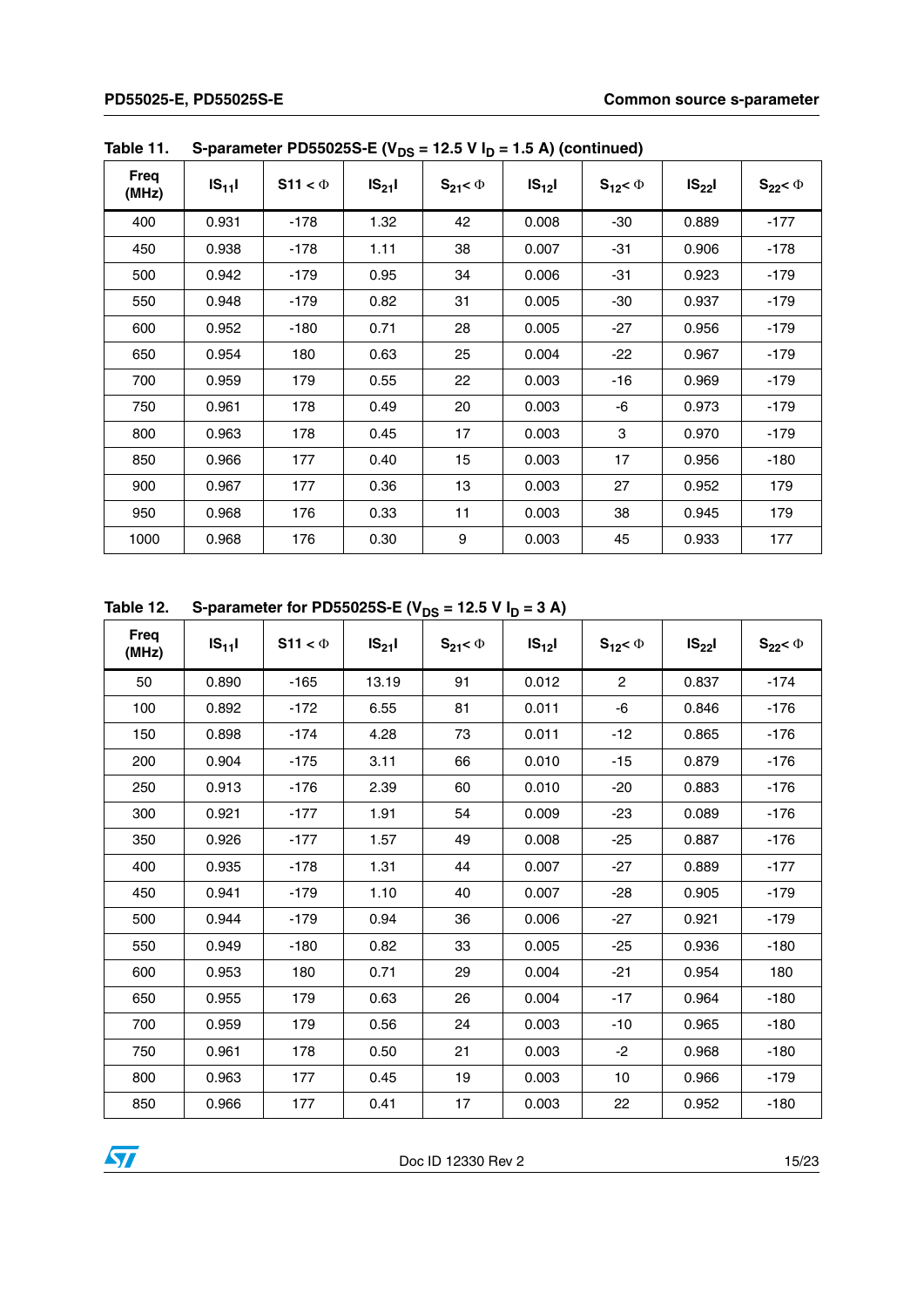| Freq<br>(MHz) | $IS_{11}$ | S11 < $\Phi$ | $IS_{21}$ | $S_{21} < \Phi$ | $IS_{12}$ | $S_{12} < \Phi$ | $IS_{22}$ | $S_{22}$ < $\Phi$ |
|---------------|-----------|--------------|-----------|-----------------|-----------|-----------------|-----------|-------------------|
| 900           | 0.967     | 176          | 0.37      | 15              | 0.003     | 32              | 0.948     | 180               |
| 950           | 0.968     | 176          | 0.34      | 15              | 0.003     | 41              | 0.942     | 179               |
| 1000          | 0.969     | 175          | 0.31      | 11              | 0.004     | 49              | 0.930     | 177               |

Table 12. S-parameter for PD55025S-E ( $V_{DS}$  = 12.5 V  $I_D$  = 3 A) (continued)

|  | Table 13. S-parameter for PD55025S-E ( $V_{DS}$ = 13.8 V I <sub>D</sub> = 3 A) |
|--|--------------------------------------------------------------------------------|
|--|--------------------------------------------------------------------------------|

| <b>Freq</b><br>(MHz) | $IS_{11}$ | S11 < $\Phi$ | $IS_{21}I$ | $S_{21} < \Phi$  | $IS_{12}$ | $S_{12} < \Phi$ | $IS_{22}$ | $S_{22}$ < $\Phi$ |
|----------------------|-----------|--------------|------------|------------------|-----------|-----------------|-----------|-------------------|
| 50                   | 0.849     | $-164$       | 13.99      | 91               | 0.012     | $\overline{2}$  | 0.833     | $-173$            |
| 100                  | 0.881     | $-171$       | 6.94       | 80               | 0.011     | -6              | 0.841     | $-175$            |
| 150                  | 0.895     | $-173$       | 4.51       | 72               | 0.011     | $-12$           | 0.857     | $-175$            |
| 200                  | 0.903     | $-175$       | 3.27       | 65               | 0.010     | $-16$           | 0.871     | $-175$            |
| 250                  | 0.912     | $-176$       | 2.50       | 58               | 0.010     | $-21$           | 0.877     | $-175$            |
| 300                  | 0.921     | $-176$       | 1.99       | 52               | 0.009     | $-24$           | 0.882     | -175              |
| 350                  | 0.927     | $-177$       | 1.62       | 47               | 0.008     | $-27$           | 0.883     | $-176$            |
| 400                  | 0.936     | $-178$       | 1.35       | 42               | 0.007     | $-29$           | 0.886     | $-177$            |
| 450                  | 0.943     | $-178$       | 1.13       | 38               | 0.006     | $-29$           | 0.904     | $-178$            |
| 500                  | 0.946     | $-179$       | 0.97       | 34               | 0.006     | $-29$           | 0.920     | $-179$            |
| 550                  | 0.952     | $-180$       | 0.83       | 31               | 0.005     | $-26$           | 0.935     | $-179$            |
| 600                  | 0.955     | 180          | 0.72       | 27               | 0.004     | $-23$           | 0.955     | $-180$            |
| 650                  | 0.957     | 179          | 0.64       | 24               | 0.004     | $-17$           | 0.965     | $-179$            |
| 700                  | 0.961     | 179          | 0.56       | 22               | 0.003     | -8              | 0.967     | $-179$            |
| 750                  | 0.963     | 178          | 0.50       | 19               | 0.003     | $\mathbf{2}$    | 0.970     | $-179$            |
| 800                  | 0.965     | 178          | 0.45       | 17               | 0.003     | 14              | 0.968     | $-179$            |
| 850                  | 0.968     | 177          | 0.41       | 15               | 0.003     | 27              | 0.953     | $-179$            |
| 900                  | 0.969     | 176          | 0.37       | 13               | 0.003     | 36              | 0.949     | 180               |
| 950                  | 0.970     | 176          | 0.34       | 11               | 0.003     | 45              | 0.943     | 179               |
| 1000                 | 0.971     | 175          | 0.31       | $\boldsymbol{9}$ | 0.003     | 54              | 0.930     | 178               |

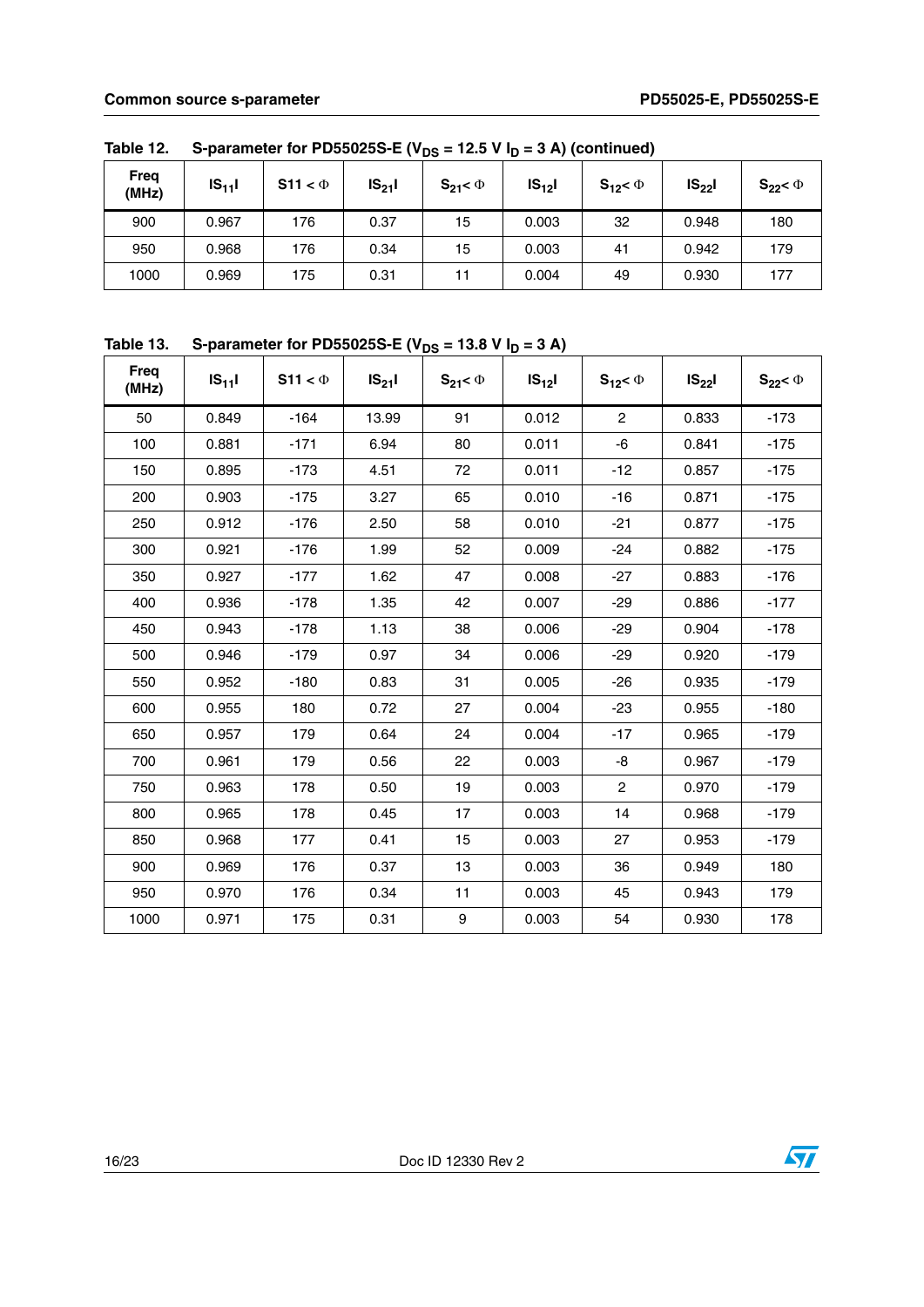### <span id="page-16-0"></span>**8 Package mechanical data**

In order to meet environmental requirements, ST offers these devices in different grades of ECOPACK $^{\circledR}$  packages, depending on their level of environmental compliance. ECOPACK $^{\circledR}$ specifications, grade definitions and product status are available at: *[www.st.com](http://www.st.com)*. ECOPACK® is an ST trademark.

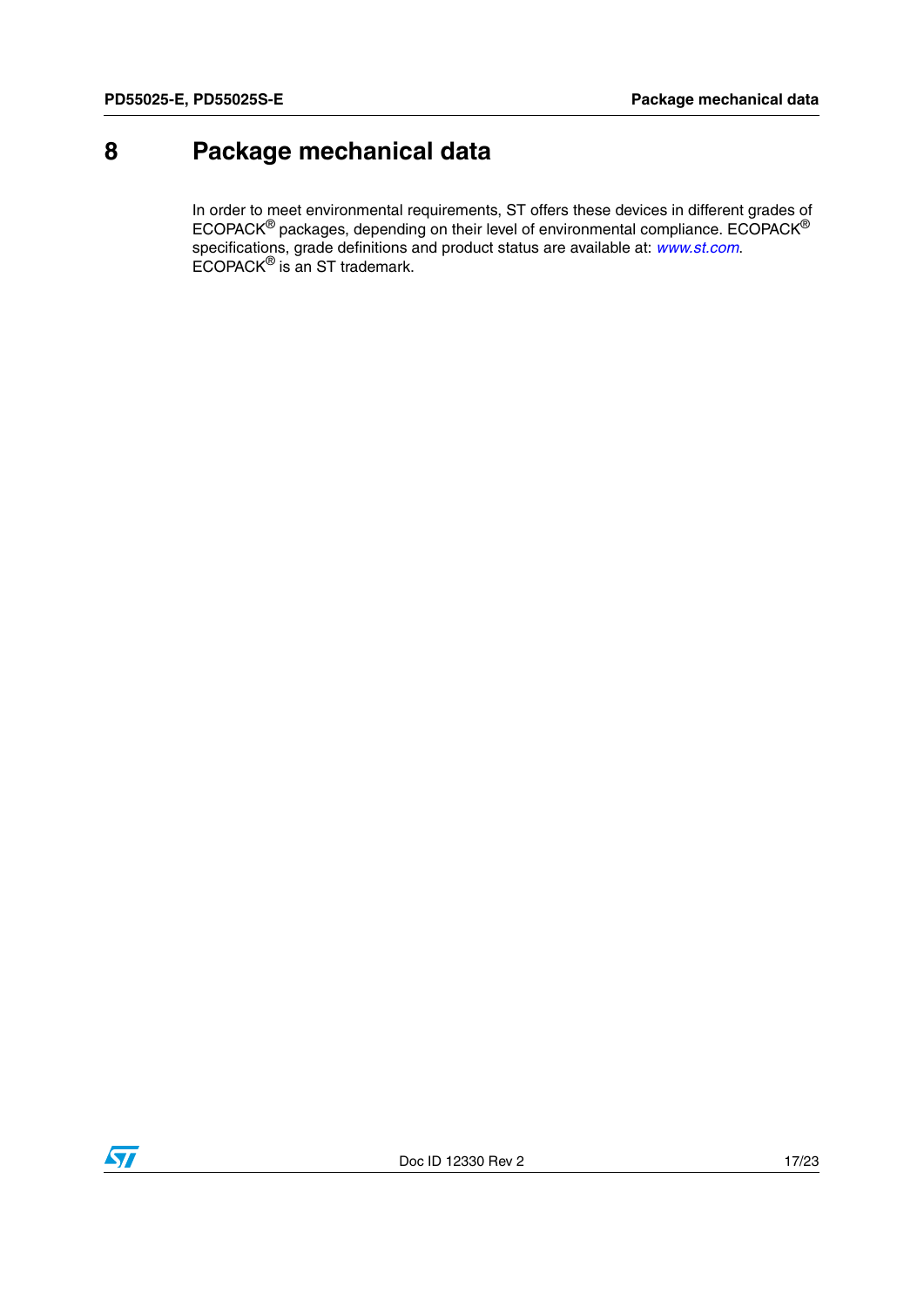| Dim.            |       | $\sim$ 101.11 Torritor Todd (Gall Wing) incondition<br>mm. |         |                  | Inch   |        |
|-----------------|-------|------------------------------------------------------------|---------|------------------|--------|--------|
|                 | Min.  | Typ.                                                       | Max.    | Min.             | Typ.   | Max.   |
| $\overline{A1}$ | 0     | 0.05                                                       | 0.1     | $\overline{0}$ . | 0.0019 | 0.0038 |
| A2              | 3.4   | 3.5                                                        | 3.6     | 0.134            | 0.137  | 0.142  |
| A <sub>3</sub>  | 1.2   | 1.3                                                        | 1.4     | 0.046            | 0.05   | 0.054  |
| A4              | 0.15  | 0.2                                                        | 0.25    | 0.005            | 0.007  | 0.009  |
| a               |       | 0.2                                                        |         |                  | 0.007  |        |
| b               | 5.4   | 5.53                                                       | 5.65    | 0.212            | 0.217  | 0.221  |
| $\mathbf{C}$    | 0.23  | 0.27                                                       | 0.32    | 0.008            | 0.01   | 0.012  |
| D               | 9.4   | 9.5                                                        | 9.6     | 0.370            | 0.374  | 0.377  |
| D <sub>1</sub>  | 7.4   | 7.5                                                        | 7.6     | 0.290            | 0.295  | 0.298  |
| E               | 13.85 | 14.1                                                       | 14.35   | 0.544            | 0.555  | 0.565  |
| E <sub>1</sub>  | 9.3   | 9.4                                                        | 9.5     | 0.365            | 0.37   | 0.375  |
| E <sub>2</sub>  | 7.3   | $7.4\,$                                                    | $7.5\,$ | 0.286            | 0.292  | 0.294  |
| E <sub>3</sub>  | 5.9   | 6.1                                                        | 6.3     | 0.231            | 0.24   | 0.247  |
| F               |       | 0.5                                                        |         |                  | 0.019  |        |
| G               |       | 1.2                                                        |         |                  | 0.047  |        |
| L               | 0.8   | $\mathbf{1}$                                               | 1.1     | 0.030            | 0.039  | 0.042  |
| R1              |       |                                                            | 0.25    |                  |        | 0.01   |
| R <sub>2</sub>  |       | 0.8                                                        |         |                  | 0.031  |        |
| T.              | 2 deg | 5 deg                                                      | 8 deg   | 2 deg            | 5 deg  | 8 deg  |
| T1              |       | 6 deg                                                      |         |                  | 6 deg  |        |
| T <sub>2</sub>  |       | 10 deg                                                     |         |                  | 10 deg |        |

Table 14 **Table 14. PowerSO-10RF formed lead (Gull Wing) mechanical data**

*Note: Resin protrusions not included (max value: 0.15 mm per side)*

**Figure 24. Package dimensions PowerSO-10RF formed lead**

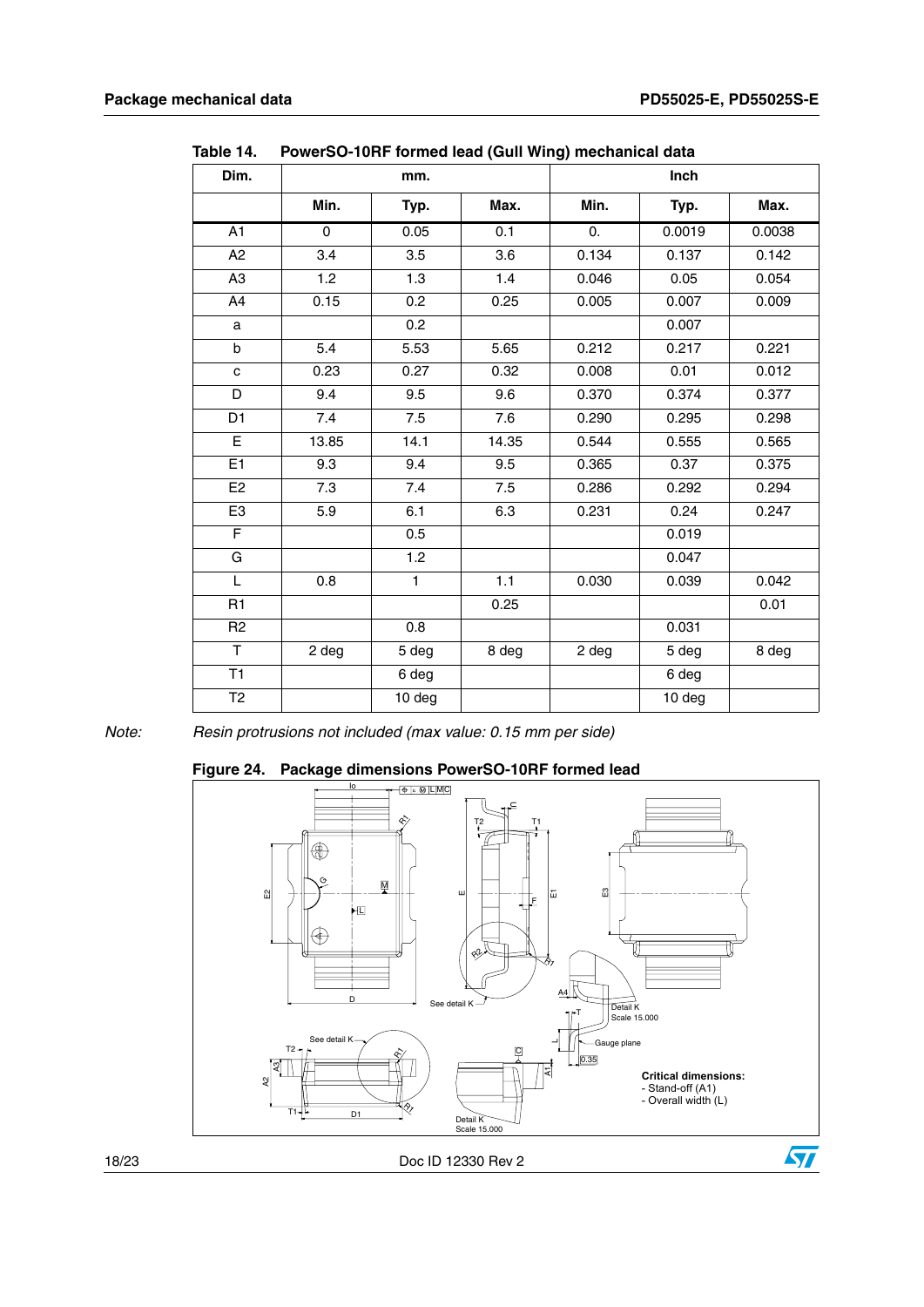$\sqrt{5}$ 

| .uwit 19.      |       | TOWCTOO-TUTTI SHAIGHT ICAU INCONATION UATA |       |       |        |       |
|----------------|-------|--------------------------------------------|-------|-------|--------|-------|
| Dim.           |       | mm.                                        |       |       | Inch   |       |
|                | Min.  | Typ.                                       | Max.  | Min.  | Typ.   | Max.  |
| A1             | 1.62  | 1.67                                       | 1.72  | 0.064 | 0.065  | 0.068 |
| A2             | 3.4   | 3.5                                        | 3.6   | 0.134 | 0.137  | 0.142 |
| A <sub>3</sub> | 1.2   | 1.3                                        | 1.4   | 0.046 | 0.05   | 0.054 |
| A4             | 0.15  | 0.2                                        | 0.25  | 0.005 | 0.007  | 0.009 |
| a              |       | 0.2                                        |       |       | 0.007  |       |
| b              | 5.4   | 5.53                                       | 5.65  | 0.212 | 0.217  | 0.221 |
| $\mathbf{C}$   | 0.23  | 0.27                                       | 0.32  | 0.008 | 0.01   | 0.012 |
| D              | 9.4   | 9.5                                        | 9.6   | 0.370 | 0.374  | 0.377 |
| D <sub>1</sub> | 7.4   | 7.5                                        | 7.6   | 0.290 | 0.295  | 0.298 |
| E              | 15.15 | 15.4                                       | 15.65 | 0.595 | 0.606  | 0.615 |
| E1             | 9.3   | 9.4                                        | 9.5   | 0.365 | 0.37   | 0.375 |
| E <sub>2</sub> | 7.3   | 7.4                                        | 7.5   | 0.286 | 0.292  | 0.294 |
| E <sub>3</sub> | 5.9   | 6.1                                        | 6.3   | 0.231 | 0.24   | 0.247 |
| F              |       | 0.5                                        |       |       | 0.019  |       |
| G              |       | 1.2                                        |       |       | 0.047  |       |
| R <sub>1</sub> |       |                                            | 0.25  |       |        | 0.01  |
| R <sub>2</sub> |       | 0.8                                        |       |       | 0.031  |       |
| T1             |       | 6 deg                                      |       |       | 6 deg  |       |
| T2             |       | 10 deg                                     |       |       | 10 deg |       |

Table 15 **Table 15. PowerSO-10RF straight lead mechanical data**

*Note: Resin protrusions not included (max value: 0.15 mm per side)*

#### **Figure 25. Package dimensions PowerSO-10RF straight lead**

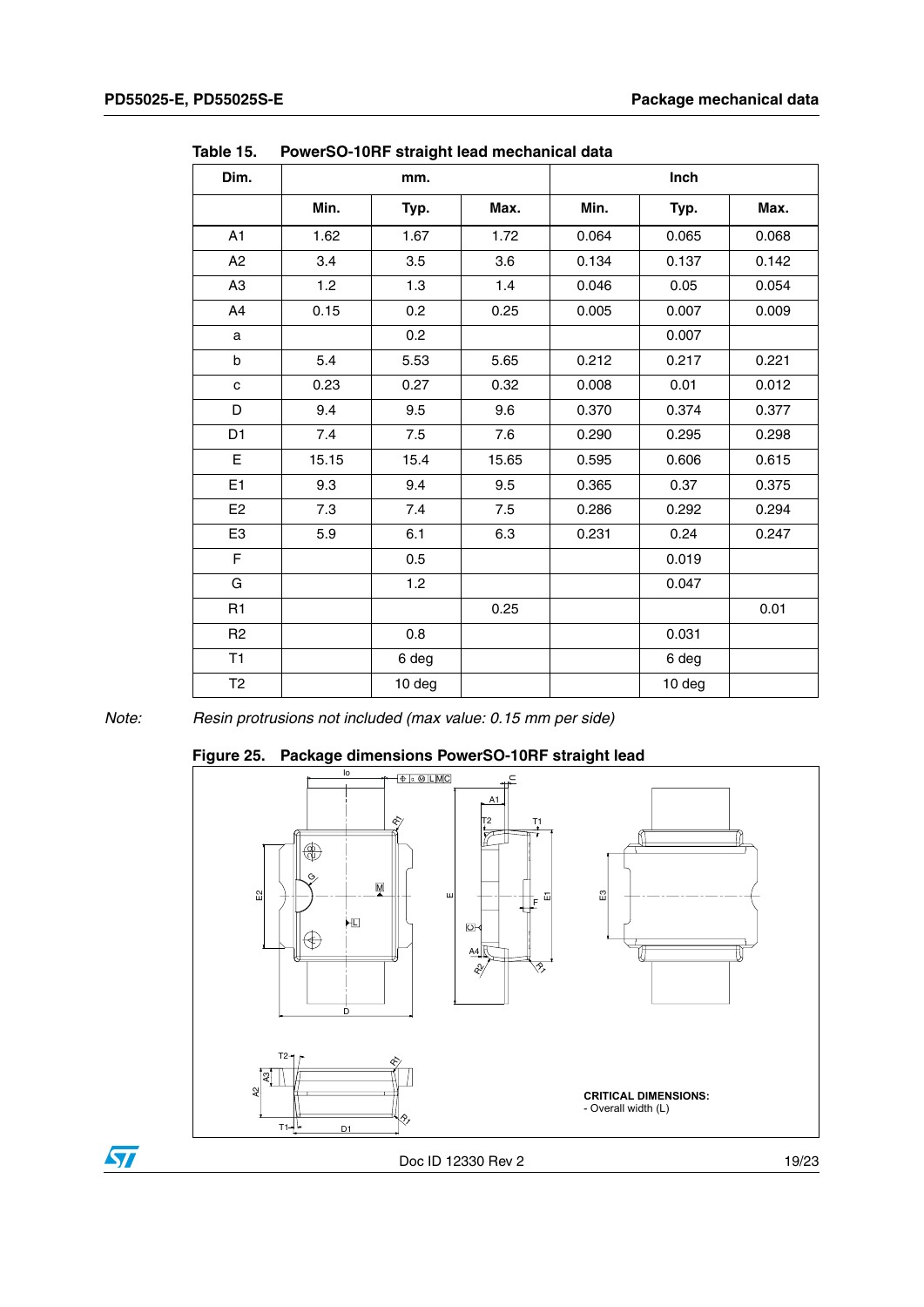

**Figure 26. Tube information**

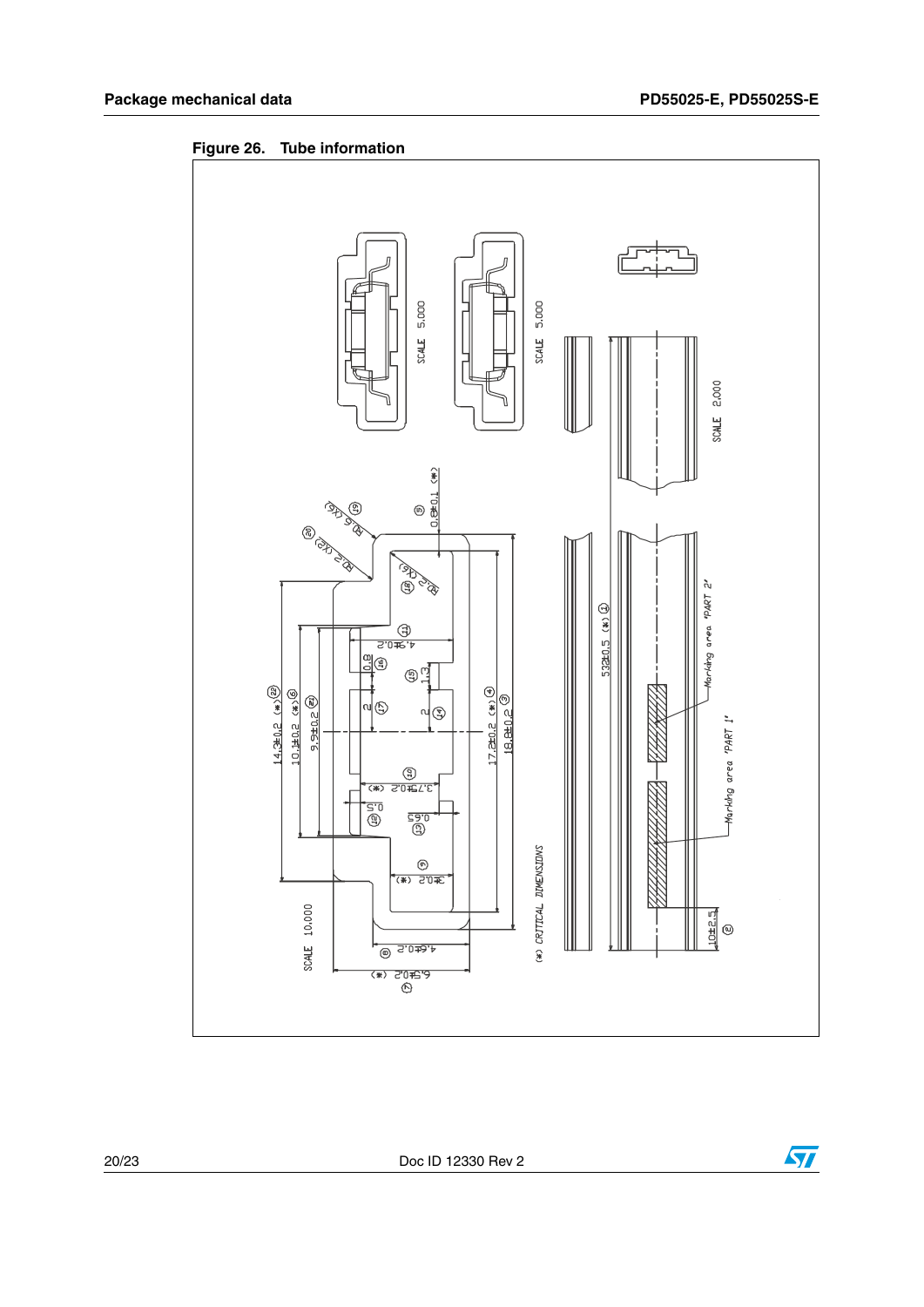#### **Figure 27. Reel information**



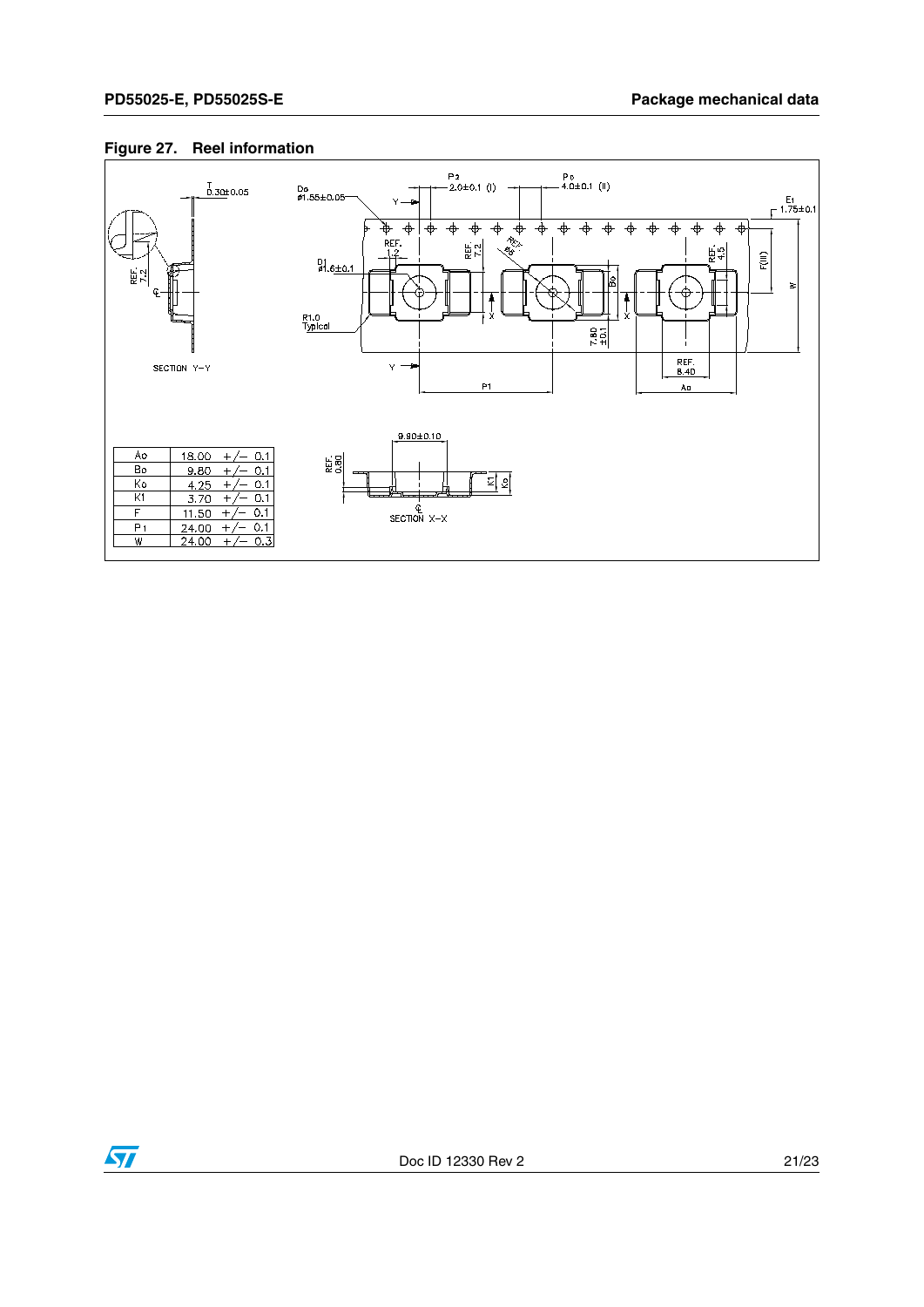# <span id="page-21-0"></span>**9 Revision history**

**Table 16. Document revision history**

| Date        | <b>Revision</b> | <b>Changes</b>                              |  |  |
|-------------|-----------------|---------------------------------------------|--|--|
| 29-Apr-2006 |                 | Initial release.                            |  |  |
| 03-Jun-2010 | 2               | Added: Table 6: Moisture sensitivity level. |  |  |